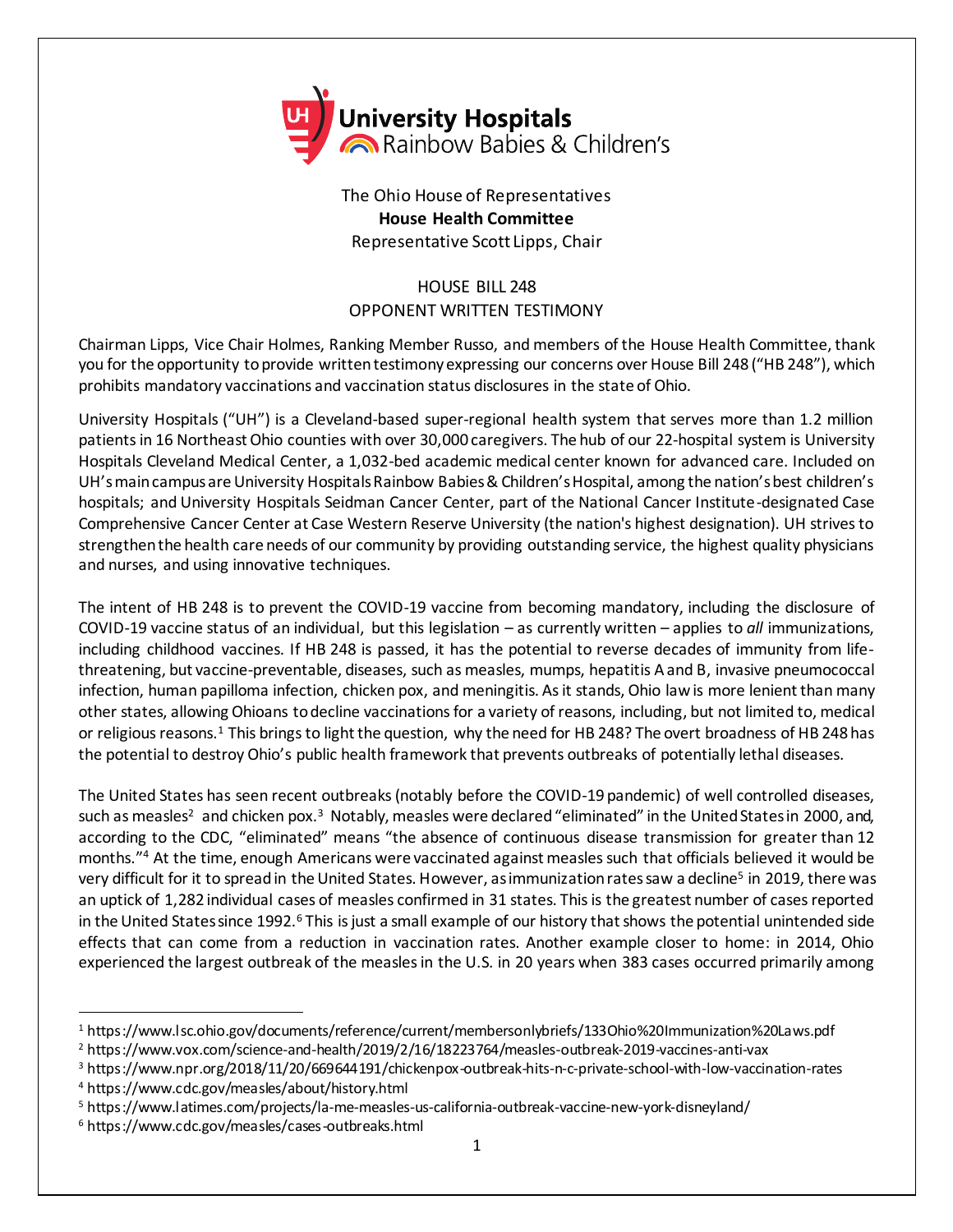under-immunized Amish communities in Ohio.<sup>7</sup> A member of that community traveled to an area of the Philippines experiencing a large measles outbreak, leading to a measles outbreak in Ohio where Amish people were undervaccinated. This required a large vaccine campaign to control the outbreak in Ohio, and this outbreak exemplifies the need to heed the lessons learned from history to avoid repeating dangerous outbreaks.

Routine childhood vaccinations dropped dramatically during the early months of the coronavirus pandemic. A Blue Cross/Blue Shield analysis in late 2020 found a 26% drop in child vaccinations since the pandemic began.<sup>8</sup> The CDC data from 10 jurisdictions provides further evidence of the pandemic's impact on routine childhood and adolescent vaccination rates. Researchers in this found that shots for children and teens between March and May 2020 were substantially lower for routine vaccinations, including for DTaP (diphtheria, tetanus, and acellular pertussis), measles, and HPV, across all age groups, compared to the same three-month period in 2018 and 2019.<sup>9</sup> The country, along with Ohio, is forced to play catchup with our children's vaccination rates. HB 248 could prove to be detrimental to Ohio's efforts and, as we know, with extremely contagious diseases such as measles — far more infectious than the coronavirus — even the smallest decline in vaccination coverage can compromise herd immunity, leading to outbreaks.

Ohio vaccination rates for children are already among the lowest in the U.S. This legislation serves to exacerbate this problem in Ohio by creating a new disincentive for children to receive their life-saving immunizations. Since childcare centers and schools require information about the vaccines children have received, families see their health care provider to maintain vaccinations and document their child's immunization records. This bill prohibits any entity from requiring or requesting any vaccine information. Schools and childcare would not be able to request nor could any parent submit whether children are vaccinated or not. Research has shown that children with exemptions from school immunization are at increased risk for vaccine-preventable diseases, posing a risk for disease outbreaks among both students and teachers.<sup>10</sup> Furthermore, this bill removes the ability for Ohio's public health system to track information critical to preventing outbreaks of contagious diseases found in other parts of the world, including measles, hepatitis, rotavirus and meningitis. We can certainly appreciate the seriousness of this concern after experiencing a global pandemic.

Importantly, HB 248 would also take away the rights of a hospital in Ohio to implement important safety measures meant to protect both its caregivers and patients within the healthcare setting. This is most dangerous for immunocompromised patients (children and adults). For instance, it would be unprecedented for a healthcare system to not denote who is and is not vaccinated when it comes to the flu vaccine. Immunocompromised individuals face an increased risk of infections, including influenza, and are at higher risk of influenza-related complications, such as increased frequency of hospitalization, intensive care unit admission and death. Each year, 5% to 20% of U.S. residents acquire an influenza virus infection, and many will seek medical care in ambulatory healthcare settings.<sup>11</sup> According to the CDC, more than 200,000 persons, on average, are hospitalized each year for influenza-related complications. Although not mandatory, the CDC recommends all healthcare workers get vaccinated annually, which has been shown by several studies to reduce hospital-acquired infection and enhance patient safety.<sup>12</sup>

UH has serious concerns over HB 248, as it puts Ohioans, including our children, at risk by compromising Ohio's public health framework that currently prevents outbreaks of vaccine-preventable diseases. HB 248 would greatly impair our ability to protect both our patients and caregivers.

l

<sup>7</sup> https://www.nejm.org/doi/full/10.1056/nejmoa1602295

<sup>8</sup> https://www.bcbs.com/press-releases/the-blue-cross-blue-shield-association-reports-steep-decline-childhood-vaccinations

<sup>9</sup> https://www.washingtonpost.com/health/2021/06/10/childhood-vaccination-falloff-increased-risk-disease-outbreaks/

<sup>10</sup> https://www.nejm.org/doi/full/10.1056/nejmsa0806477

<sup>11</sup> https://www.cdc.gov/flu/professionals/infectioncontrol/healthcaresettings.htm

<sup>12</sup>https://www.cdc.gov/flu/professionals/healthcareworkers.htm?CDC\_AA\_refVal=https%3A%2F%2Fwww.cdc.gov%2Fflu%2F healthcareworkers.htm